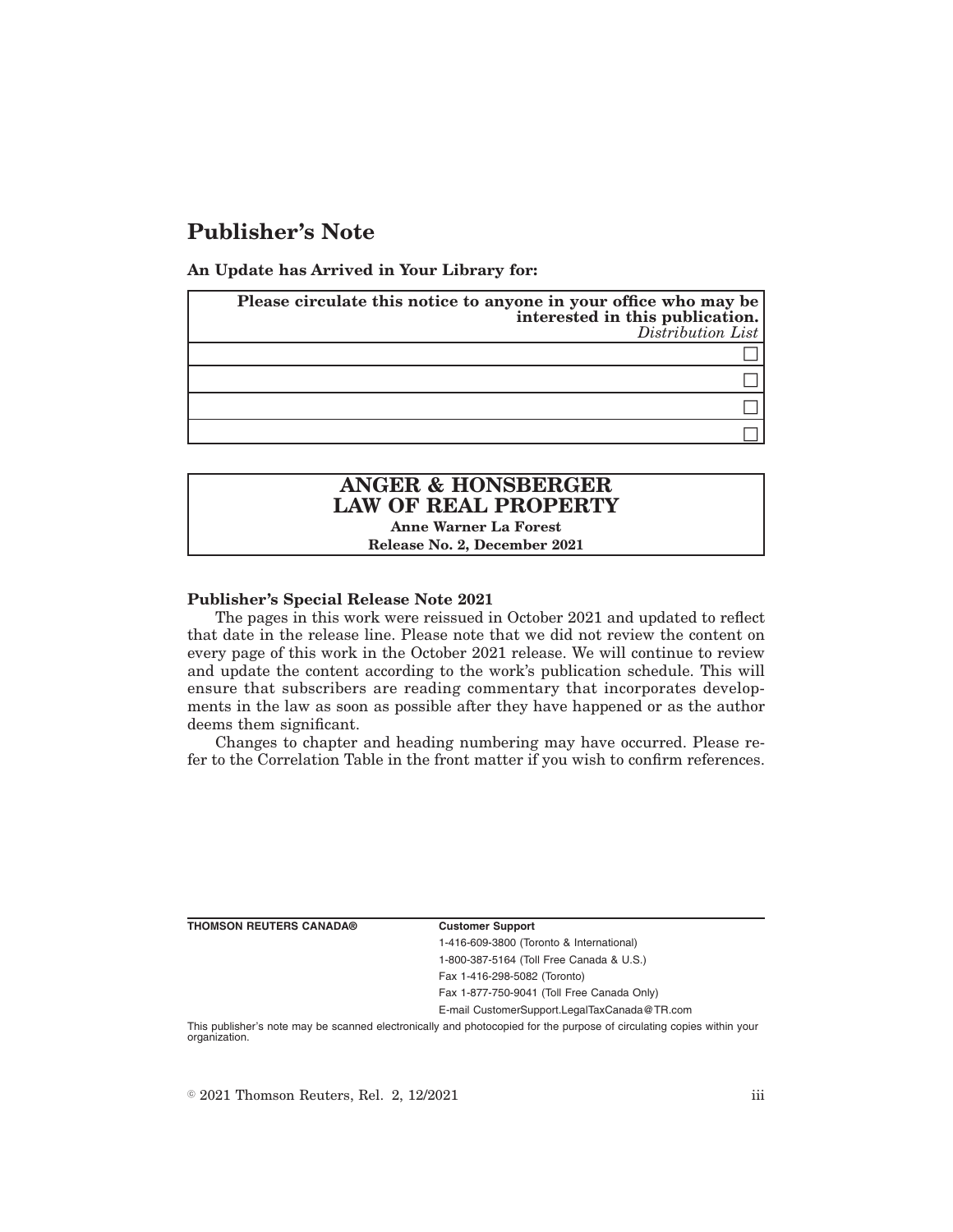### **What's New in this Update:**

This release includes updates to case citations and additional valuable commentary to Chapters 4 (The Estate in Fee Simple); 7 (Leaseholds); 11 (Trusts); 14 (Co-Ownership); 15 (Matrimonial Property); 16 (Covenants and Licences Affecting Land); 17 (Incorporeal Hereditaments); 18 (Boundaries); 19 (Rights Relating to Water); 21 (Contracts for the Sale of Land); 22 (Conveyancing); 23 (Remedies); 26 (Title by Will); 27 (Title on Intestacy); 28 (Other Types of Title); 29 (Extinguishment of Title); 30 (Recording and Examination of Title); 32 (Aboriginal Interests in Land); 33 (Mortgages); 34 (Other Encumbrances); 35 (Public Control Generally) and 36 (Planning Legislation).

## **Highlights**

The following cases are of note:

- E *Pavlovich v. Danilovic*, 2020 BCCA 239 (B.C.C.A.) affg 2019 CarswellBC 258 (discussing the presumption of advancement to children): § 11:32.
- E *Caja Paraguaya de Jubilaciones y Pensiones del Personal de Itaipu Binacional v. Garcia* (2020), 58 E.T.R. (4th) 161 (Ont. C.A.), leave to appeal refused 2021 CarswellOnt 2452, 2021 CarswellOnt 2453 (S.C.C.) (addressing elements applicable in a case of assisting in a breach of trust): § 11:70.
- E *Fownes v. Ernst*, 2021 NSCA 8 (determining that there can be no partition of a contingent remainder and that only holders of a possessory interest can seek partition): § 14:30.
- E *Nissen v. Nissen*, 2020 ABCA 8; *MAK v. TJK*, 2020 ABCA 196; *Cook v. Cook*, 2021 BCCA 194; *N.K. v. M.H.*, 2020 NCCA 121, and *Zilic v. Zilic*, 2021 BCCA 107 (discussing the unequal distribution of marital property: § 15:33.
- The Owners, Strata Plan LMS 3905 v. Crystal Square Parking Corpora*tion* (2019), 24 B.C.L.R. (6th) 24 (B.C. C.A.), affd 2020 SCC 29, 19 R.P.R. (6th) 1 (addressing the circumstances when the burden of a covenant will run with the land in equity): § 16:3.
- E *Re Restrictive Covenant Instrument 213AT*, 2021 ABCA 138 (discussing the circumstances when a building scheme exists): § 16:6.
- E *Kent v. Panorama Mountain Village Inc.*, 2021 BCCA 332 (discussing the circumstances when a court may make an order discharging or modifying a restrictive covenant): § 16:16.
- E *de Jocas v. Moldow Enterprises Inc.*, 2019 ONCA 389 and 2020 ONSC 7260 (discussing the characteristics of an easement and disturbance thereof): § § 17:3, 17:17 and 17:18.
- E *Hydro-Québec c. Matta*, 2020 SCC 37 (addressing the creation of an easement in favour of electrical transmission lines): § 17:4.
- E *Paleshi Motors v. Woolrich*, 2020 ONCA 625 (in which the Ontario Court of Appeal addressed the requirement of accommodation in the case of a public authority): § 17:5.
- E *Grunwald v. Le Marchant*, 2020 ONCA 442, 17 R.P.R. (6th) 16 (Ont. C.A.), affg 2019 ONSC 7513, 13 R.P.R. (6th) 147 (Ont. S.C.) (where on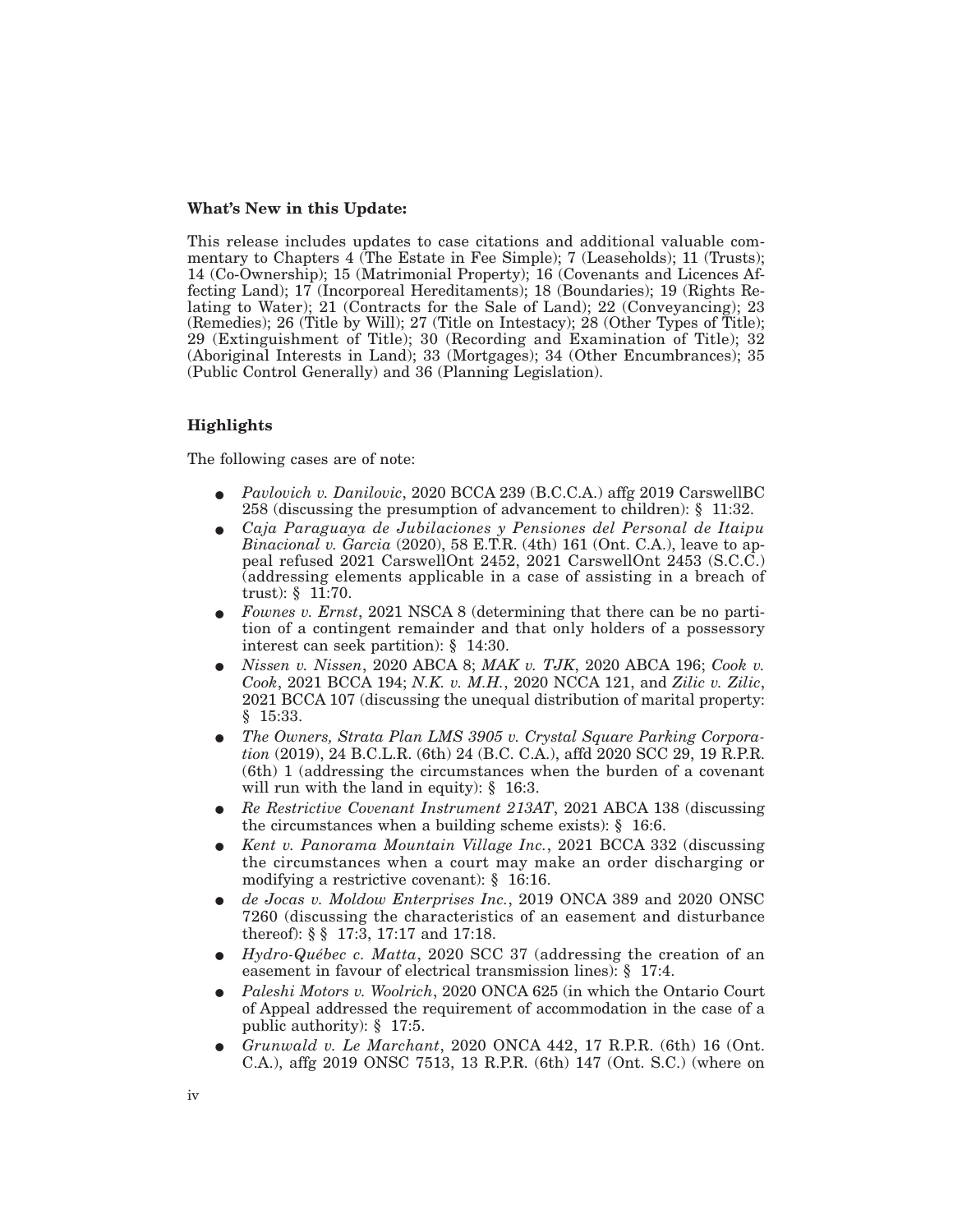the face of the deed there appears a manifest intention to create an easement, that intention will be given effect if the deed can bear that construction): § 17:10.

- E *Miywasin Friendship Centre (Medicine Hat) v. 1927546 Alberta Ltd.*, 2021 ABCA 108 (addressing the elements of a quasi-easement): § 17:12.
- E *Balogh v. R.C. Yantha Electric Ltd.*, 2021 ONCA 266 and *Klimack et al v. Kroeker et al*, 2020 MBCA 98 (addressing the requirements to establish a prescriptive easement): § 17:14.
- E *Town of Oakville v. Sullivan*, 2020 ONCA 1, affg 13 R.P.R. (6th) 106 (Ont. S.C.J.) (to constitute an interference with an easement of a right of way, the interference must be substantial): § 17:18
- E *NBC Holdings Ltd. v. Aarts Nursery Ltd.*, 2021 BCCA 7 (discussing the circumstances where an easement will be extinguished by the operation of law): § 17:26.
- Becker v. Walgate, 2020 ONCA 491 (discussing the interpretative approach to boundaries): § 18:11.
- E *Waterway Houseboats Ltd. v. British Columbia*, 2020 BCCA 378 (discussing the B.C. *Water Sustainability Act* at length): § 19:29.
- E *Hawryliw v. Smith*, 2020 SKCA 92 (discussing the law applicable to latent defects in the context of a purchase of real property): § 22:13.
- E *Azzarello v. Shawqi*, 2019 CarswellOnt 16637 (Ont. C.A.), leave to appeal refused 2020 CarswellOnt 5261, 2020 CarswellOnt 5262 (S.C.C.) (addressing the consequences in terms of a deposit when the purchaser fails to complete the contract): § § 23:7, 23:33, 23:5 and 23:36.
- E *Dhatt v. Beer*, 2021 ONCA 137; *Lucas et al v. 1858793 Ontario Inc o/a Howard Park et al.* (2020), 17 R.P.R (6th) 138 (Ont. S.C.J.), affd 2021 ONCA 52, and *Toor v. Dhillon*, 2020 BCCA 309 (discussing the uniqueness requirement for specific performance): § 23:12.
- E *Lawen Estate v. Nova Scotia (Attorney General)*, 2021 NSCA 39 (in which the court overturned the trial judge who had concluded that the inclusion of non-dependent children in that province's dependent relief legislation was unconstitutional): § 26:91.
- E *Fram Elgin Mills 90 Inc. v. Romandale Farms Limited*, 2021 ONCA 201 (in which the court addresses adjoining owners agree on the location of a line, they are bound by an estoppel by convention): § § 28:3 and 28:6.
- E *St Pierre v. Schenk*, 2020 ABCA 382 and *830480 Alberta Ltd. v. DJ Forbes Holdings Inc.*, 2021 ABCA 43 (in which the court discusses the mortgages and caveats in the context of land titles legislation): § 30:21.
- E *R. v. Desautel*, 2021 SCC 17 (in which the Supreme Court of Canada has held that groups outside Canada (in this case a US citizen) can be considered aboriginal peoples of Canada: § 32:1.
- E *Southwind v. Canada*, 2021 SCC 28 (in which the Court discusses the honour of the Crown in relation to aboriginal peoples): § § 32:4 and 32:25.
- E *Walia v. 2155982 Ontario Inc.*, 2020 ONCA 493 (in which the Court discussions the purpose of s. 8 of the *Interest Act*): § 33:24.
- E *Canadian Pacific Railway Company v. Kelly Panteluk Construction Ltd.*, 2020 SKCA 123 (discussing railways and exemptions from claims for liens): § § 34:18 and 34:21.
- E *Chichak v. Chichak*, 2021 BCCA 286 (land sold under an execution is subject to the charges, liens and equities to which it was subject in the hands of the debtor): § 34:24.

 $\textdegree$  2021 Thomson Reuters, Rel. 2, 12/2021 v